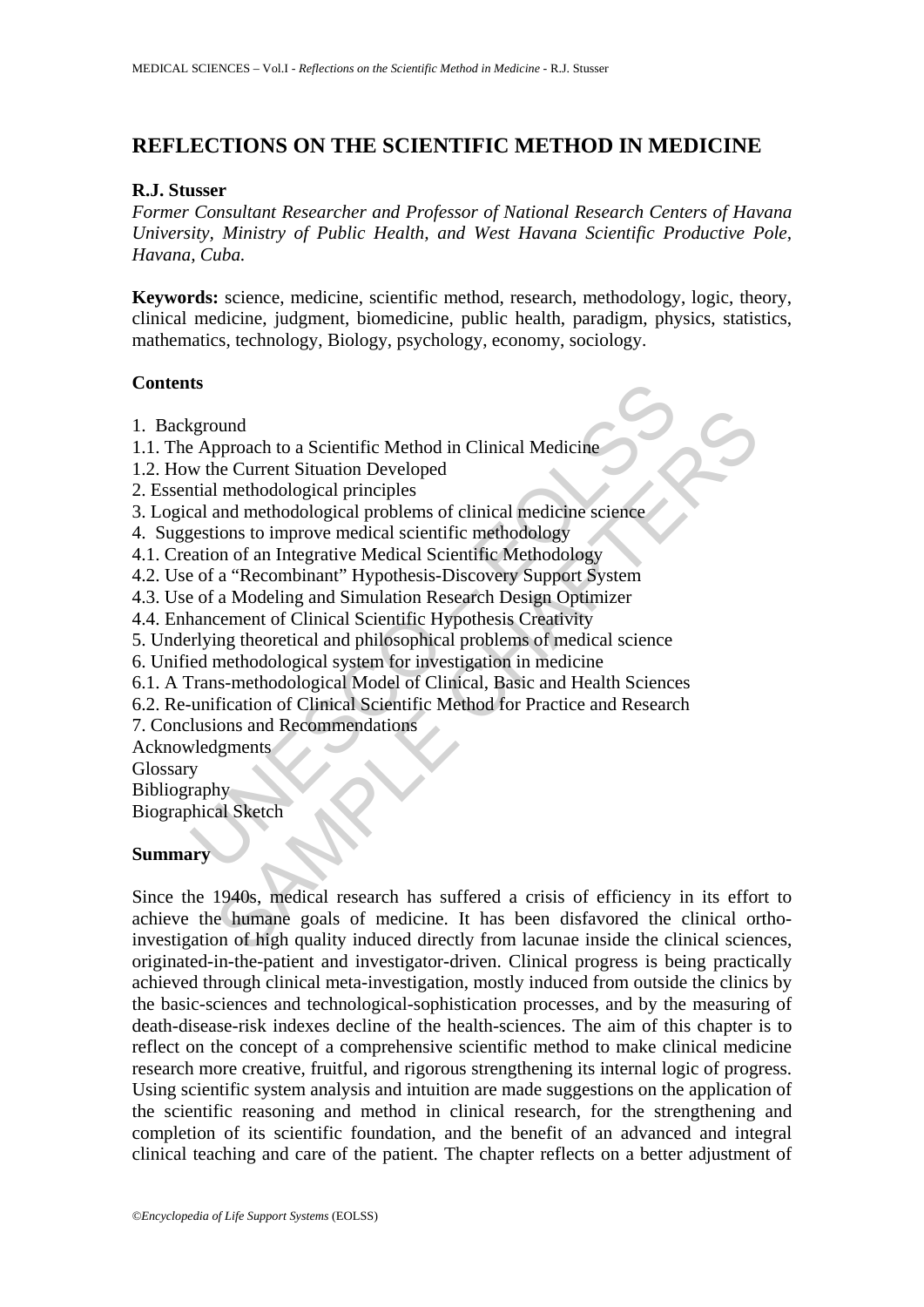the scientific method hypothesis-driven in clinical medicine, science of particularities and generalities too, now a huge empirical research domain but a too little theoretical research realm yet, between the more mature pre- and post-clinical dominions. It meditates on the complementarity of an integrative inductive-deductive theoreticalresearch strategy for discovery of new medical hypotheses; of two computerized knowledge- and data-driven systems: one, for discovery of "recombinant" hypotheses from knowledge-bases, and other, for optimization of research design through human modeling-simulation-prediction from databases; and on the medical probabilistic and determinist systems of inference, as well as on the need to accelerate an empiricaltheoretical solution for the medical body-mind dualism problem. It concludes that a unified scientific methodology with a solid foundation could be created for medicine, through a trans-methodological model of clinical, basic and health sciences, re-unifying the clinical scientific method for practice and research.

### **1. Background**

a trans-metrodological moder of cinncal, basic and nearth science<br>cal scientific method for practice and research.<br>**ground**<br>g since 1946 with its very broad definition of health, World Health<br>has been unable to resolve the bushim e membe an product and seteration.<br>
ince 1946 with its very broad definition of health, World Health Organiza<br>
been unable to resolve the problem of finding a balance between<br>
and disease paradigms of medicine, on t Working since 1946 with its very broad definition of health, World Health Organization policy has been unable to resolve the problem of finding a balance between the biological and disease paradigms of medicine, on the one hand, and public health, on the other. The explosion of medically-applicable knowledge and high technology has rendered a balance even more difficult to achieve. This situation has encouraged the biomedical model of world health policy that continues to demand increasing research to cure acute and chronic diseases, rather than focusing also on promoting – in the individual and the population – an optimum state of health in the most developed countries, and a good, or at least minimum state of health in the less developed countries. It is now argued that there is a need for a different kind of methodology in medicine that will lead to a different global health policy, yet also impact on clinical care.

The aim of this chapter is to reflect on the concept of a comprehensive scientific method to make clinical medicine research more innovative, fecund, and valid strengthening its internal logic of progress. Using scientific system analysis and intuition are made suggestions on the application of the scientific reasoning and method in clinical research, for the strengthening and completion of its scientific foundation, and the benefit of an advanced and integral clinical teaching of the physicians and care of the patient.

# **1.1. The Approach to a Scientific Method in Clinical Medicine**

To achieve a realist view of the beginnings, advances, trends, limitations, and challenges of the scientific method in medicine in the 21st century, it is desirable to review the historical context of the practice of medicine, of science in general, and of the particular science of medicine with its three dimensions of medical sciences, of their allied sciences, and of scientific attitude, thought, objective and method.

The American economist Jeff Sachs writes, "human ignorance, poor health, brutish and short lifetimes have changed dramatically with economic development from prehistory up to ten millennia ago, when agriculture arose and practically all people had to survive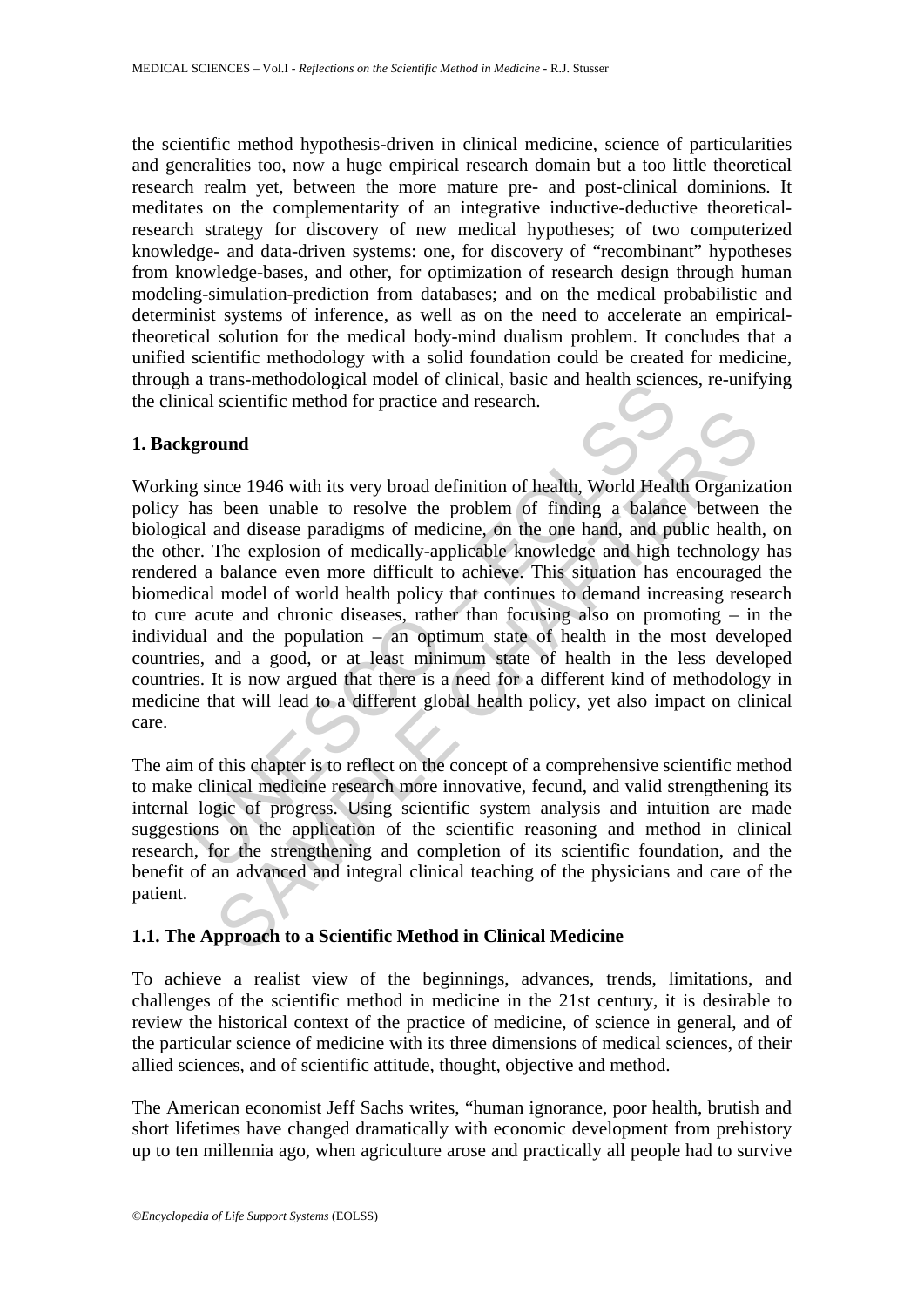unending epidemics, famines, miseries, local wars and political despotism with very primitive knowledge, technologies, sanitation, and natural medicine that did not help enough. From those times up to around the mid-1700s, there was a very slow change for the better but most people still lived in ignorance with ill health and poor quality of life, advancing from extreme poverty through moderate and mild poverty".

"However, from the world's 0.9 billion people around 1750 to the 2000s, merely 250 years, an extraordinary and sustainable global market-based international economic and social development has spread industrialization, wealth, democracy, technologicalscientific progress, with an increasing middle class - coming from and reducing the poorest class. While these changes have also brought about global environmental degradation, wars, and terrorism during the  $20<sup>th</sup>$  and beginnings of the  $21<sup>st</sup>$  century, ignorance, ill health, hunger and poverty have been more than halved, life span and living standards have been more than doubled", although the need still remains for more social justice and attention to what people feel.

now, was, and errorism during the 20 and beginnings of under<br>ce, ill health, hunger and poverty have been more than halved<br>tandards have been more than doubled", although the need still re-<br>attandards have been more than d m notation to what peak the comparison in the distribution of the speak and the search and the celeration to what people feel.<br>
ss, these advances have come accompanied with global confusion bring economic and social matt Nevertheless, these advances have come accompanied with global confusion bringing setbacks in economic and social matters as well as in science and medicine. As written in the American biologist Paul Gross's book, "in the  $20<sup>th</sup>$  century, the whole spectrum of pre-scientific medicine: remedies and techniques coming from prehistory up to the 19<sup>th</sup> century: was once again re-established in the most developed countries. In USA alone, in the 1990s, the estimated number of visits to unconventional medical providers was 425 million/annum with an out-of-pocket cost of \$10.3 billion/annum, whereas there were 388 million visits to US primary care physicians, whilst the cost of all US hospitalization was \$12.8 billion".

Sachs resumes, "in 2005 one half of the world's 6.3 billion people still live in closely regulated centrally-controlled systems and 40% in poverty — including one billion in extreme poverty". Like their ancestors in the 1750's, they still suffer ignorance, ill health, poor quality of life; they lack necessary education and essential health care, in spite of the existence of oceans of wide and deep knowledge, the highest technologies, advanced sanitation, and total or at least partially effective scientific medicine for most known illnesses.

The persistence of long-established infectious epidemics in the developing countries together with those lately emergent and re-emergent, is conspiring at the global level not only against the health of the world's poor population, but also against the best health of the affluent and middle classes in developing and transitional countries, and even of the most developed countries, in addition to their own specific burden of chronic non transmissible illnesses of affluence.

The clever option in facing this situation is not to go back to a previous socio-economic and techno-scientific period. It is not to retreat to all the primitive and pre-scientific medicine remedies and techniques of health care. Instead, the developed and developing countries, with the guidance and help of the most advanced countries, should seek the way to achieve auto-sustainable economic, educational, scientific, and health care growth, with reduced suffering of the whole population (and environment), using the vast potential of modern economic, educational, scientific and medical systems and of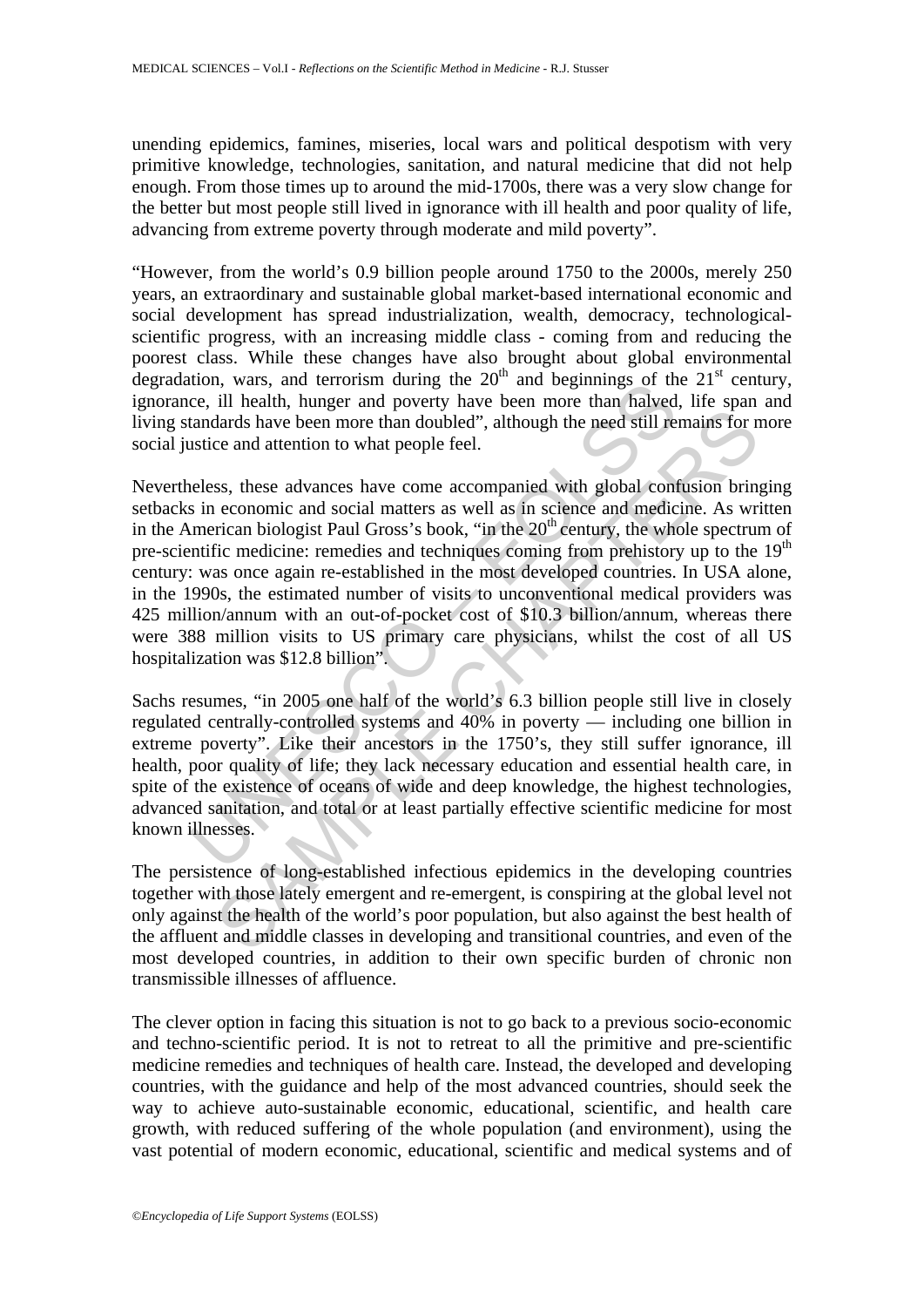the material, energy, information and communication technologies. How is this to be achieved? A digression on the training of medical practitioners and researchers is instructive.

### **1.2. How the Current Situation Developed**

Usually in most world universities, when medical school undergraduates and residents learn the scientific method as a preparation for research in medicine, they first receive a short introduction to a universal, abstract scientific method. It starts with schemes for devising and writing a research design, a report, a presentation, and an article on empirical results. This is followed by a long, abstract, and detailed examination of mathematical statistics: from estimation and hypothesis testing, to the meaning and use of means, standard deviations, correlation and regression coefficients; non parametric statistics, tables, graphics, and statistical software to simplify procedures. Gaussian and Bayesian probability theories, analysis of variance, multivariate analysis, all have a part in the quest for medical certainty in the results of medical surveys and trials, but are often presented without a specific orientation towards medical science and research.

and statistics: rion estimation and inyousels testing, to the nin<br>in s, standard deviations, correlation and regression coefficients;<br>s, tables, graphics, and statistical software to simplify procedures<br>in probability theo The scientific method as received by these students has self-contained form that seems to have existed indefinitely, as the scientific method in medicine. However, the origins, application and development of the scientific method in medicine and the scientific foundation of medicine are much more complex and by no means free of methodological complexities and flaws as yet incompletely understood. Scientific research in medicine is much more than the simple use of a universal and abstract scientific method assisted by statistical procedures and software because, unlike for example, agronomy and veterinary care, it involves the human being.

shalls, graphics, and statistical software to simplify procedures. Gaussian<br>abables, graphics, and statistical software to simplify procedures. Gaussian<br>robability theories, analysis of variance, multivariate analysis, all As the American historian of science Rosser Matthews writes, "the emphasis on abstract statistical inference began in the late  $18<sup>th</sup>$  century. Then in 1946, after more than a century of debate, medical statistics was first accepted when the Britishepidemiologiststatistician Austin Bradford Hill made the first randomized, controlled clinical trial of streptomycin in tuberculosis" —beginning to move the pendulum to the other extreme. Since then, "the scientific credentials given by experimental physiology and bacteriology laboratory techniques to medical research from the 1840s to the 1940s, depended upon experimental statistical techniques applied to clinical and epidemiological research**,** all the rest being considered merely clinical art and technology". It seems that the just balance in clinical research will be achieved only when the pursuit of clinical results by a clinician, surgeon or psychiatrist investigator, using a more explicit creative and powerful method, retakes scientific leadership in clinical research, assisted where appropriate in statistical issues by a statistician who understands clinical medicine. This will be possible when the new generations of physicians includes full time theoretical clinical investigators to work, like clinical investigators up to the 1940s, with the logic of facts again.

The scientific method in medicine must be studied more actively taking account of the great spectrum of empirical research methods, which use supplementary statistical techniques to handle factual data, and the no less important creative, rational research methods of the scientific medical hypothesis, theory, and law. (The concept of 'medical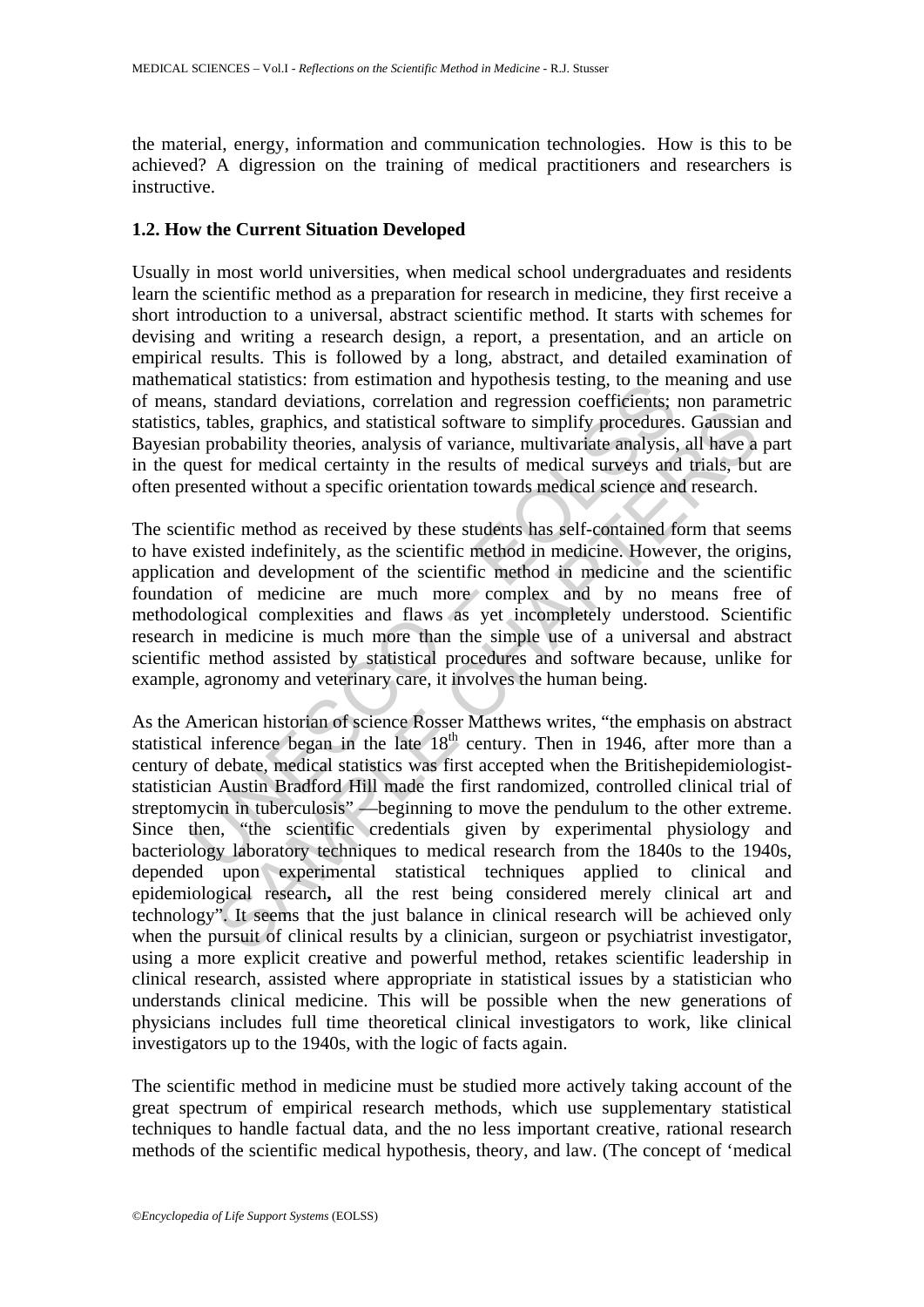laws' has been very little handled by most medical researchers, with the exception of the French physician-physiologist Claude Bernard.) Thus the conceptual and operational framework needed in order to use the power of a comprehensive scientific method in clinical medicine, presupposes the existence of a minimal, very critical and, above all creative, attitude of thought, reasoning, goals, strategy, and procedure. So the first step in examination of a research problem, leading to a first hypothesis, should be the study and design of a complex matrix of facts and ideas, in such framework, without excluding either empirical or rational elements**.** The opportunity will arise subsequently for the guided selection and design of the clinical research, with its essential statistical procedures to handle the sets of variables and group(s) of patients.

ences are three three than the tracket in the three in the thing to be surfaint in the ethical, ontological, and epistemological fields throughout of trying to balance ambitious goals with limited means. One may hich resea Involving to balance ambitrious goals with limited means. One main discussion<br>trying to balance ambitrious goals with limited means. One main discussion<br>the research is the more human-oriented: high-technology research to<br> But medical scientific research since the 1940s continues to be subject to heated debates in the ethical, ontological, and epistemological fields throughout the world, in the task of trying to balance ambitious goals with limited means. One main discussion is about which research is the more human-oriented: high-technology research to cure disease and delay death, or low or non-technological research directed to care and palliative action for patients, to promote healthy persons and prevent them from becoming sick or disabled. Another major controversy is about which is more effective on a medium and long-term for human beings: conceptual, complex, and expensive research to explain disease mechanisms and to cure at least to some extent, or simpler and cheaper research to improve an individual's lifestyle and increase the preservation of health.

So today, methodological discussions in medical research continue, about measuring the partial research facts about the patient and establishing their reliability, on the one hand, and about the clinical understanding and judgment resulting from research on the patient as a whole. Regrettably, the growing fusion — and/or confusion — of technology with science that has arisen**,** has originated acceptance of the randomized, controlled, doubleblind clinical trials of industrial bio-pharmaceuticals, bio-devices, procedures and equipment, and more from the 1960s of natural and traditional remedies and techniques, as the only true and objective clinical research.

# **2. Essential Methodological Principles**

This contribution is based on five main methodological principles:

1) Some scientific general problems still require scientific solutions that go beyond the limits of the present set of medical sciences and the simple articulation of their growing knowledge. This could be achieved through a broad integrative scientific research strategy. It would aim to complement the necessary, successful but insufficient research methodology of reducing complexity to its elements; it would need to employ a process of iterative induction. In this way, unifying principles within a general body of theory of a unified medical science might be obtained, and original hypotheses revealed.

2) Medical research and intervention (R&I) as well as medical research and development (R&D), have many areas of operation: the person and the family at home or in the community, the clinical office, the ward, surgical theatre, involving activities of a basic or an industrial laboratory, or a health service. R&I and R&D may utilize a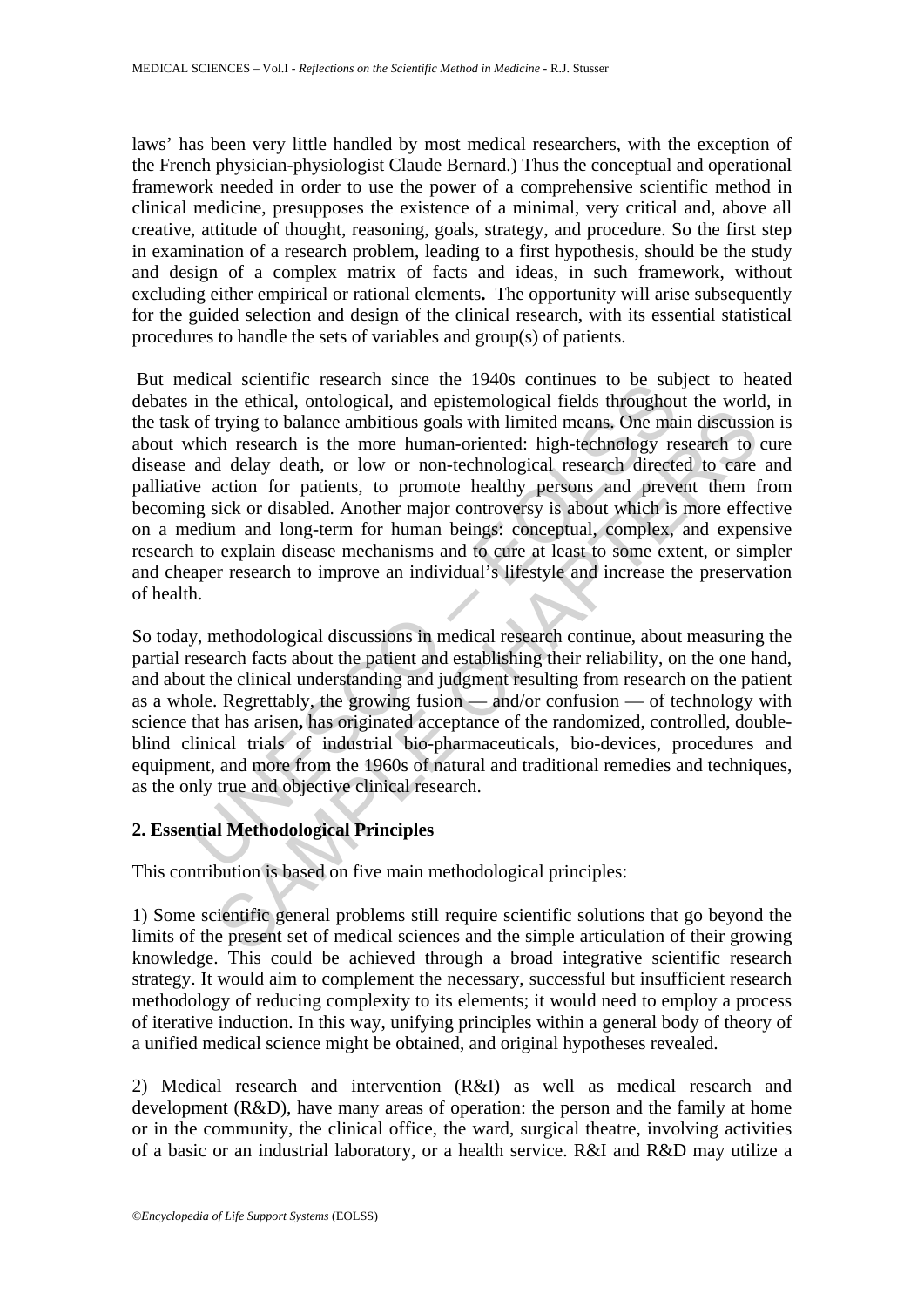medical knowledge base, a database or an internet virtual net-clinic or net-lab. These are all related fields or facilities and, taken together, offer opportunities for a unique creative process for solving scientific problems. If their scientific methodologies could be integrated, greater scientific efficacy would result than when they are used separately.

3) There could be a rapprochement and a linkage between existing medical research methodologies, including both empirical and quantitative methods, and the rational inductive and qualitative ones recommended here. This broader methodology could include more data-driven discovery support systems for extending and developing hypotheses. It could include pre-physical experimentation and prediction by modeling and computer simulation, and new ways of formulating scientific hypotheses, law-like generalization, and theory formation; this development would make medical scientific research enterprise more complete and coherent, and would allow the establishment of some scientific general methodological principles of clinical medicine first — and later — of the totality of medicine**.**

mputer similantion, and new ways of formulating scientine mypotentical<br>ization, and theory formation; this development would make me<br>a nenterprise more complete and coherent, and would allow the es-<br>ientific general method name and the methodological principles and otherent, and would allow the establishmer<br>tiefrprise more complete and otherent, and would allow the establishmer<br>tific general methodological principles of clinical medicine fir 4) Tacit epistemological principles about the nature of knowledge in medical science could be identified explicitly in the conceptual framework composed of subdisciplinary, inter-disciplinary and super-disciplinary paradigms governing current medical scientific research. These could be also taught in order to enhance scientific critical and creative thought, and the aims and methods of the clinical medical scientist. Learning concepts, hypotheses, laws, and theories in a practical way, but with an abstract approach as well, would help practical and empirical clinical investigators to guide and enrich their own research, and that of more theoretically directed investigators.

5) Strengthening the internal logic of the methodology of clinical medicine research, mainly depends on the revitalizing the scientific method of clinical judgment. In practice this demands a more explicit algorithm of procedures for care, and a renewed creative and heuristic method for research. This should provide a powerful tool that would attract many more young students, generalists and specialists - giving them a better training in clinical research methods to face and solve the greatest scientific challenges still facing clinical medicine science, for the benefit of the individual patient and family.

The scientific method has evolved over millenniums. Mario Bunge, the Argentinean physicist- mathematician defined it well. The decisive breakthrough came with the British Isaac Newton's "Principles of Mathematics" in 1687. His hypothetical-deductive method has now come to be specified in terms of a heuristic series of steps. First, information is gathered by observation of the fact being studied. Second, based on that information a preliminary description or explanation conjecture or hypothesis is created by inductive reasoning. Third, this in turn leads by deductive logic to some consequences that must be tested logically and theoretically with the known knowledge. Fourth, ultimately these deductions are tested by further empirical observation and experiment. If the conclusions drawn from the original hypothesis successfully meet all these tests, the hypothesis become non rejected and accepted as a scientific theory or if sufficiently strong, as a law. If additional facts observed or experiments are in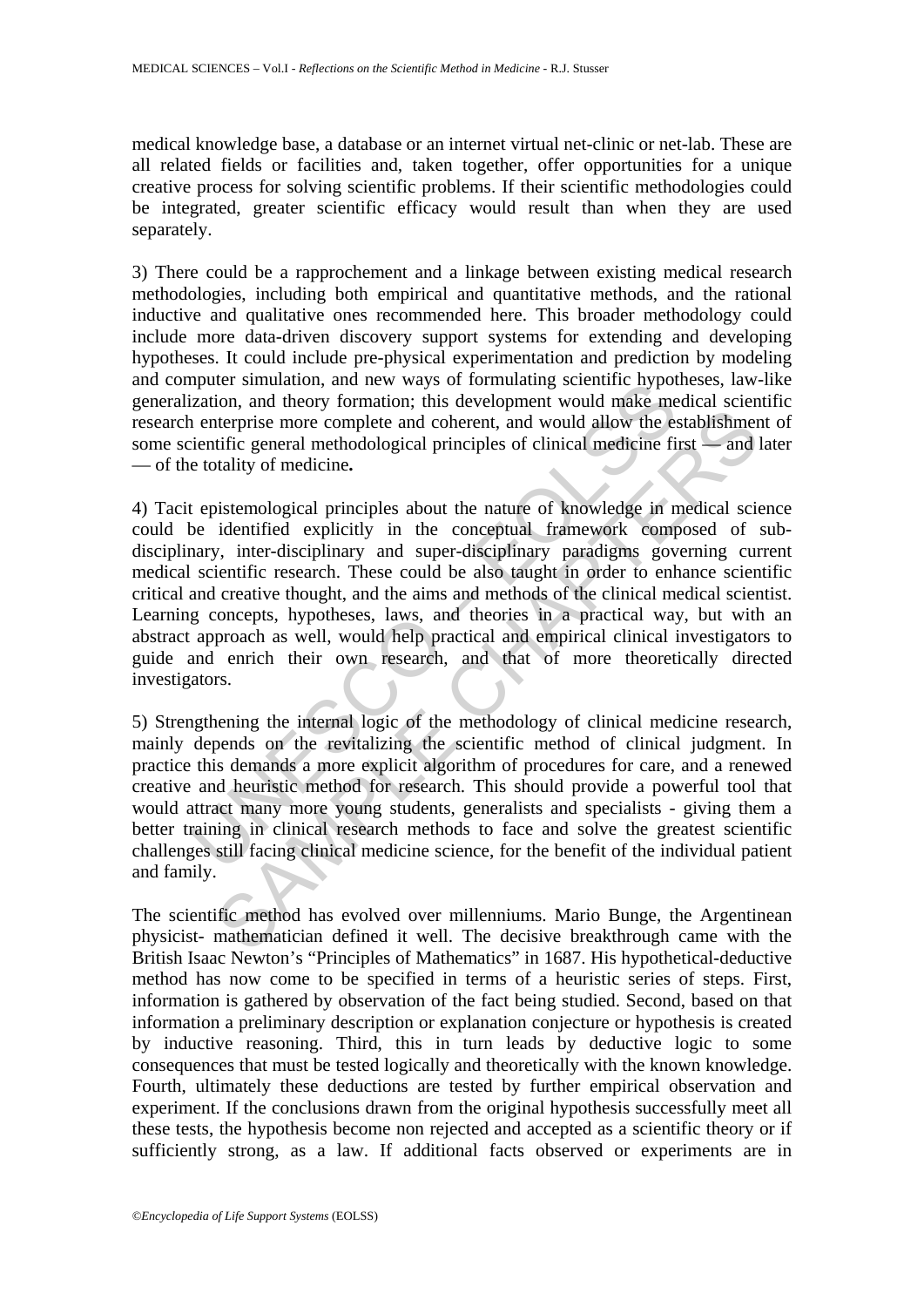discrepancy with the hypothesis, it may be modified or discarded in favor of a new hypothesis, which is then subjected to further scientific tests. The capacity to predict or not new facts and data, is a key test of a scientific theory.

Thus we have the framework of a new coherent and comprehensive scientific methodology. It is intended to re-conceive, educate, and make clinical medicine research more inventive, fertile and reliable for the benefit of patients and healthy individuals, at the same time strengthening the internal logic of research progress with integrative strategies. The hope is, while recognizing the success of the reductionist approach (assuming that a system can be understood in terms of the operation of its constituent parts), to take greater account of the totality of the patient, his environment, family and social milieu.

# TO ACCESS ALL THE **25 PAGES** OF THIS CHAPTER, Visit: http://www.eolss.net/Eolss-sampleAllChapter.aspx

#### **Bibliography**

- - -

TO ACCESS ALL THE 25 PAGES OF THIS CHAPT<br>Visit: http://www.eolss.net/Eolss-sampleAllChapter.a<br>phy<br>memittee on Health Research. (1998). A Research Policy Agenda for Scienc<br>r Global Health Development. Geneva: World Health TO ACCESS ALL THE 25 PAGES OF THIS CH[APTE](https://www.eolss.net/ebooklib/sc_cart.aspx?File=E6-59-01-02)R,<br>
Visit: http://www.colss.net/Eolss-sampleAllChapter.aspx<br>
y<br>
y<br>
y<br>
y<br>
y<br>
the controllabetable Research (1998). A Research Policy Agenda for Science and Technolobal Health Newtop Advisory Committee on Health Research. (1998). *A Research Policy Agenda for Science and Technology to Support Global Health Development.* Geneva: World Health Organization RPS/ACHR 98.1. 103 pp. [It is a complete work outlining after and analysis of 50 years of WHO policy performance, a research policy for global health worldwide in the beginnings of the new century.]

Bole T.J. (1974). John Brown, Hegel and speculative concepts in medicine. *Texas Report on Biology and Medicine* **32**(1), 288-297. [It is a criticism of "The Elements of Medicine", last speculative system in the proto-scientific medicine of 1770, but first attempt of scientific foundation when medicine did not have enough scientific evidence to create a hard theoretical system.]

Bunge M. (1972). [*The Philosophy and Strategy of Scientific Research*]. 1<sup>st</sup> Cuban ed. Havana: Ciencias Sociales. 934 pp. [It is a complete text with problems on the necessary inter-relation between empirical and rational methods of scientific research from a physical-mathematical point of view.]

Callahan D. (1996). The Goals of Medicine. Setting New Priorities. An International Project of the Hastings Center. *Hastings Center Report* Nov-Dec, Special Supplement, S1-S27. [It presents the results of a project that examines the goals of medicine in light of its contemporary possibilities and problems worldwide from an ethical point of view.]

Engelhardt Jr H.T., Erde E.L. (1980). Philosophy of Medicine. *A Guide to the Culture of Science, Technology, and Medicine*, Chapter 26, (ed. P. T. Durbin), 364-461. New York: The Free Press. [It is a complete philosophical and ethical analysis of medicine as science of particulars and of generalities at the same time.]

Feinstein A.R. (1967). *Clinical Judgment*. 1<sup>st</sup> ed. New York, NY: R.E. Priege Pub. Co. [It is a complete analysis of the methodological problems, possibilities, and challenges confronting the clinical judgment and science from a mathematical and medical point of view.]

Gross P.R., Levitt N., Lewis M.W. (1997). *The Flight from Science and Reason. Proceedings of a*  Conference from the New York Academy of Science. 1<sup>st</sup> ed. Baltimore: The Johns Hopkins University Press. 572 pp. [This set of essays defends our concrete and formal sciences from the reanimation of old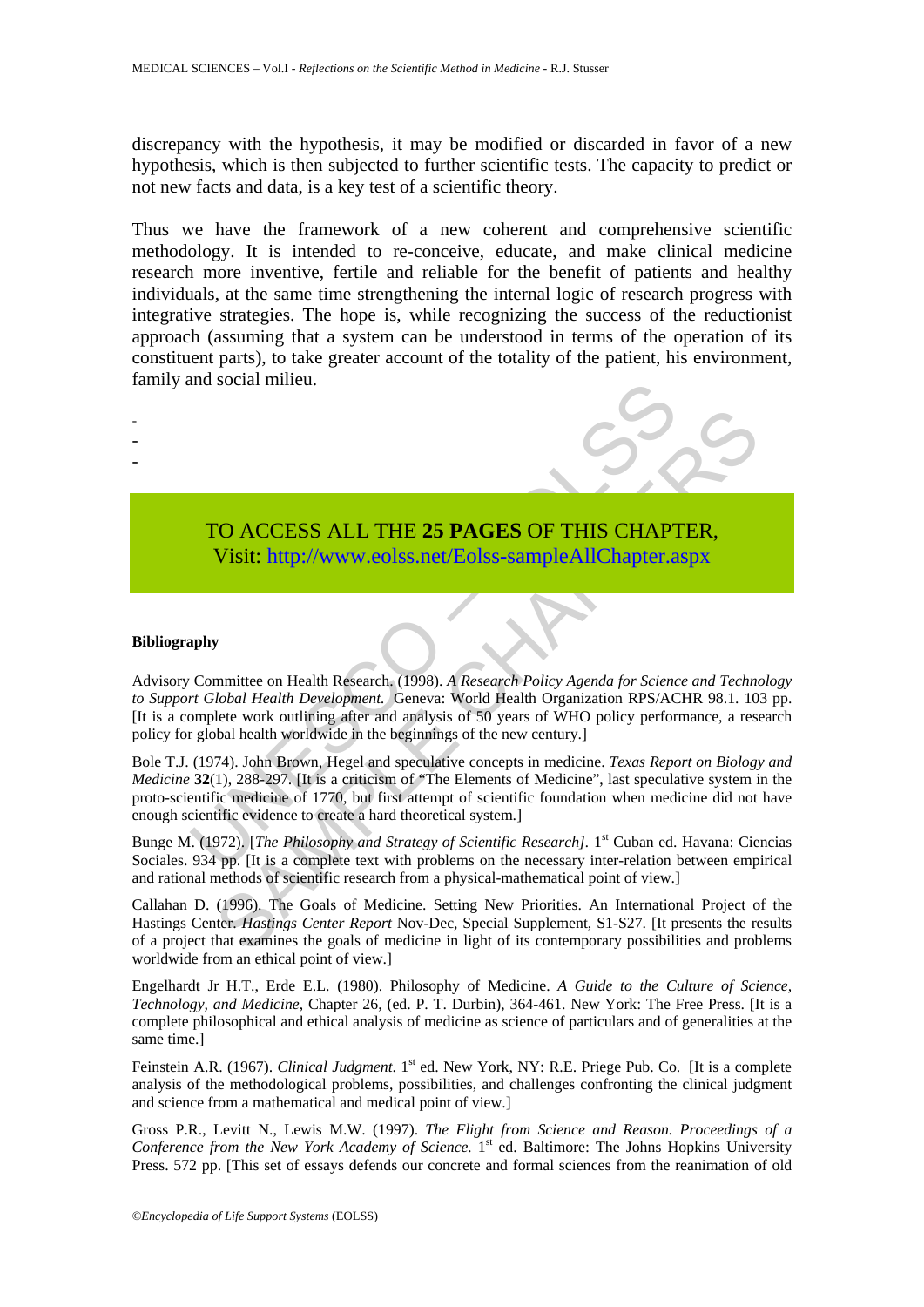irrational tendencies emerged when they were less mature in empirical data and theoretical precepts.]

Matthews J.R. (1995). *Quantification and the Quest for Medical Certainty*. 1<sup>st</sup> ed. Princeton, NJ: Princeton University Press. 189 pp. [It studies the debates between the determinist and probabilistic tendencies from the proto-scientific medicine before the French Revolution to our scientific medicine after the end of the World War II.]

Popper K.R., Lindahl B.I.B., Arhem P. (1993). A discussion of the mind-brain problem. *Theoretical Medicine* **14**(2), 167-180. [It discusses a new theory partly based on the interactionistic theory, taking as its point of departure the observation that mind and physical forces have several properties in common.]

Razis D.V. (1988). How progress has been achieved in medicine. *Biomedicine and Pharmacotherapy* **42**(10), 625-628. [It is a methodological, philosophical and ethical synthesis of how scientific progress has been achieved in modern medicine since the ancient times.]

Sachs J.D. (2005). *The End of Poverty. Economic Possibilities for Our Time*. 1<sup>st</sup> ed. New York: The Penguin Press. 368 pp. [It is an updated and integral study made on global health and poverty from the development economics point of view, which suggests the new method of clinical economics.]

Satava R.M. (2005). The scientific method is dead—long live the (new) scientific method. *Surgical Innovation* **12**(2), 173-176. [It is the presentation and discussion of a complementary scientific set of steps of computerized modeling, simulation and prediction to optimize the design of a classic clinical trial.]

Smalheiser N.R., Swanson D.R. (1998). Using ARROWSMITH: a computer-assisted approach to formulating and assessing scientific hypotheses. *Computer Methods and Programs in Biomedicine* **57**(3), 149-53. [It is the presentation of an interactive system for finding complementary literatures, a stimulus to scientific discovery in medicine.]

Dress. 368 pp. [It is an updated and integral study made on global health and<br>Press. 368 pp. [It is an updated and integral study made on global health and<br>ent cconomics point of view, which suggests the new method of cli economics point of view, which suggests the new method of clinical economics.]<br>(2005). The scientific method is dead—long live the (new) seientific method. Survey (new from the free (new seconding, simulation and predicti Stusser R.J. (1999). Emergentist research strategy for medical unifying principles and integral hypotheses, complementing the reductionist research program. *Integration Science Program.* Havana: Community Center-Clinical Research Center. http://rational.fortunecity.com/pbm2.html [It discusses how to complement the successful medical reductionist research program with a new integrative medical research program.]

Ten Have H.A., Kimsma G.K., Spicker S.F. (1990). The Growth of Medical Knowledge. *Philosophy and Medicine,* Vol. 36 (eds. HT Engelhardt, SF Spicker), Dordrecht: Kluwer Academic Publishers. pp. 1-186. [It is a broad and deep discussion in the intricate relation between the growth of medical knowledge and its impact in the advancement of medical practice.]

Weatherall D. (1995). *Science and the Quiet Art. The Role of Medical Research in Health Care*. 1<sup>st</sup> ed. London, UK: W.W. Norton & Co. 339 pp. It is a complete view of the main advances of medical research of all the times impacting health care worldwide from a genetic point of view.]

#### **Biographical Sketch**

**Dr. Rodolfo-Javier Stusser** is a physician trained since 44 years ago as researcher-professor on top basic science labs, on internal-general medicine practice in urban/rural centers, and on public health, biostatistics/informatics in Havana University (HU), who founded the HU Basic Sciences Institute (1962) and Scientific Research Center (1968), Health Development Institute -MOPH- (1976), Clinical Research Center (1992) of West-Havana Scientific Pole, and assisted the Plaza- (1990-) and Vedado Community-Polyclinics to become Science-Technology Units. He has 38-year studies on the logic, forecast, policy/program of clinical/population research/trials, health services research, on infant and maternal, cancer, myocardial infarction and stroke preventable mortality, global health research, among other matters, in Cuba, Nicaragua, and East Europe Comecon 1969-1989, PAHO/WHO 1988-2006, and 43 year teaching students/residents, researchers/professors in neuro-physiology, semiology, research method/statistics, epidemiology/informatics. He designed and founded the laboratories of medical research methodology for 15 Cuban institutes of health in 1977, and was teaching pioneer in Cuba at the Cancer Institute of the logic of clinical and epidemiological research/trial at HU 1977-2006, as well as at Managua University and PAHO/WHO Office 1988-1990. His Ph.D. degree-thesis results: "Five unifiedscenarios for cancer research and prevention for Cuba 1985-2000" (first in Iberian America), were applied in the planning of three-MOPH-programs: "Anti-Cancer Struggle" and "Oncology-Specialty" 1987-2000,